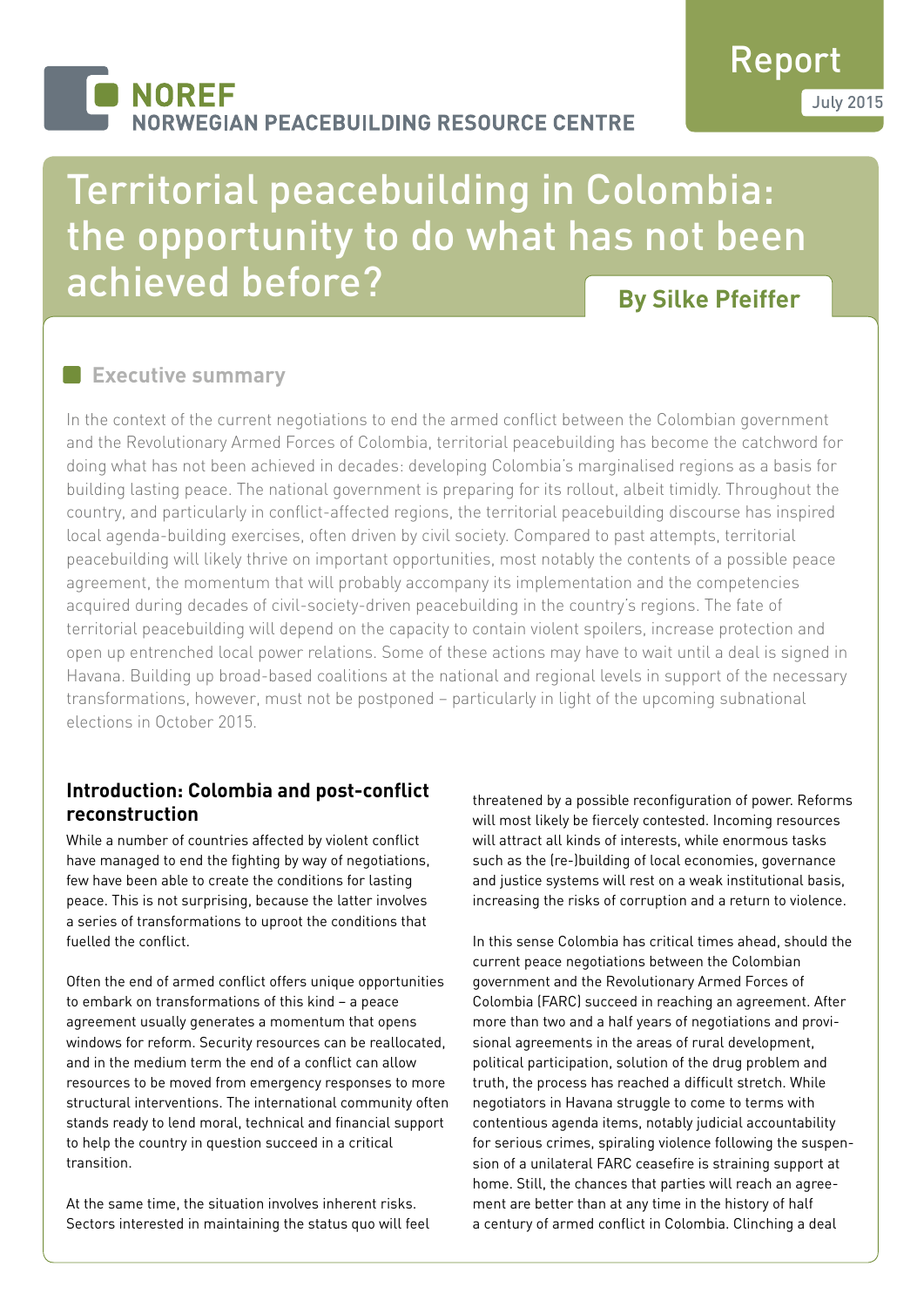on the six-point agenda would therefore in itself be a historic achievement. The true challenge would, however, only then begin: building lasting peace in a country plagued by social and political exclusion, violence and mistrust.

To a large number of Colombians, however, the term "post-conflict reconstruction" will sound rather strange. People living in central cities like Bogotá or Medellín have reasons not to expect great changes to result from a peace agreement. The internal armed conflict in Colombia is waged in the country's periphery. According to official figures, 60% of conflict-related armed actions are concentrated in Norte de Santander, Cauca, Antioquia, Nariño and Putumayo, Colombia's border departments (DNP, 2014: 4). In these areas there is a correlation between armed action and low institutional performance, most notably reflected in high impunity levels. Therefore, in Colombia post-conflict reconstruction effectively means the reconstruction of the country's rural periphery.

In this context the term "territorial peacebuilding" has emerged as a new mantra for what is to follow a possible peace agreement with the FARC. Branded as such by Colombia's high commissioner for peace, Sergio Jaramillo, the concept is concurrent with some long-standing claims of communities in conflict-affected regions. It stands for (1) a focus on Colombia's regions, understanding them as diverse spaces, not only in terms of geography, but also with regard to how they have evolved socially, economically and politically; (2) the desire to close the gaps between rural and urban Colombia, between integrated and marginalised parts of the country, and between centre and periphery; and (3) a participatory effort involving bottom-up development planning. The focus on Colombia's rural periphery is no coincidence if one considers the agenda of the Havana negotiations. The implementation of a possible peace agreement in areas such as rural development or illicit crop substitution will directly affect Colombia's countryside.

In principle, territorial peacebuilding is not a new agenda. Closing the gap between the rural and urban parts of the country has been a long-standing proposition in national politics, at least at the rhetorical level. According to the government the war has been one of the principal obstacles preventing the success of this endeavour. High Commissioner Jaramillo has stated that "the end of the conflict should provide the leverage to do what we have not been able to do in 50 years of war".

This report is an initial attempt to analyse the chances of territorial peacebuilding succeeding in the context of the peace process with the FARC and the conditions needed for such success. After a brief discussion of past approaches, it focuses on how the various constituencies view territorial peacebuilding and are preparing for its implementation. It subsequently examines current opportunities presented

by and challenges facing the process, and then analyses prospects and makes recommendations.

# **Territorial peacebuilding and local politics in the past**

In Colombia, structural change on the ground as an approach to conflict resolution has been a proclaimed government policy for decades. To mention just one example, the National Rehabilitation Plan, which was conceived under President Belisario Betancur (1986-90) and survived under three administrations, explicitly aimed to remedy the weak state presence in rural areas, which was recognised as one of the structural causes of the violence afflicting the country (López, 2013: 28; Pfeiffer, 2014: 14). However, most central government programmes suffered from the very governance problems they were trying to cure. Many of these problems were reinforced as unintended consequences of the decentralisation process (ICG, 2011: 2). Starting in the later 1980s, decentralisation had opened up local politics to wider competition and transferred significant fiscal and administrative competencies to the departmental and municipal levels. The increase of resources, however, did not only turn local governments into an attractive target for illegal armed groups, but the political opening also threatened traditional power holders. Low institutional capacities could not prevent the corruption and political violence resulting from this process.

So-called "parapolitics" (*parapolítica*), i.e. far-reaching coalitions between politicians and paramilitaries, is just one expression of local power structures that statebuilding programmes, however well intended, have not been able to alter over the last few decades. According to research by the United Nations Development Programme (UNDP), in terms of the level of rotation or change of local elites in power, 92% of Colombian municipalities are categorised as "politically persistent"1 , i.e. the status quo has been largely maintained (UNDP, 2011: p.60). In over 20% there is no change at all. According to the UNDP findings, such political persistence correlates negatively with citizens' well-being.

While central government programmes have generally only been marginally successful, the country draws on a wealth of peacebuilding experiences driven by civil society. Whether led by local social movements or women's, peasants', Afro-Colombian or indigenous organisations, many initiatives have set examples in pioneering alternative approaches to development and coexistence in areas affected by the armed conflict. Perhaps the most prominent reference for civil-society- and community-driven peacebuilding activities are the Development and Peace Programmes (PDPs). Led by grass-roots organisations and the church, they bring together various actors to develop regional agendas dealing with humanitarian protection,

Political persistence is defined here as the degree of control that the elites exercise over the elections.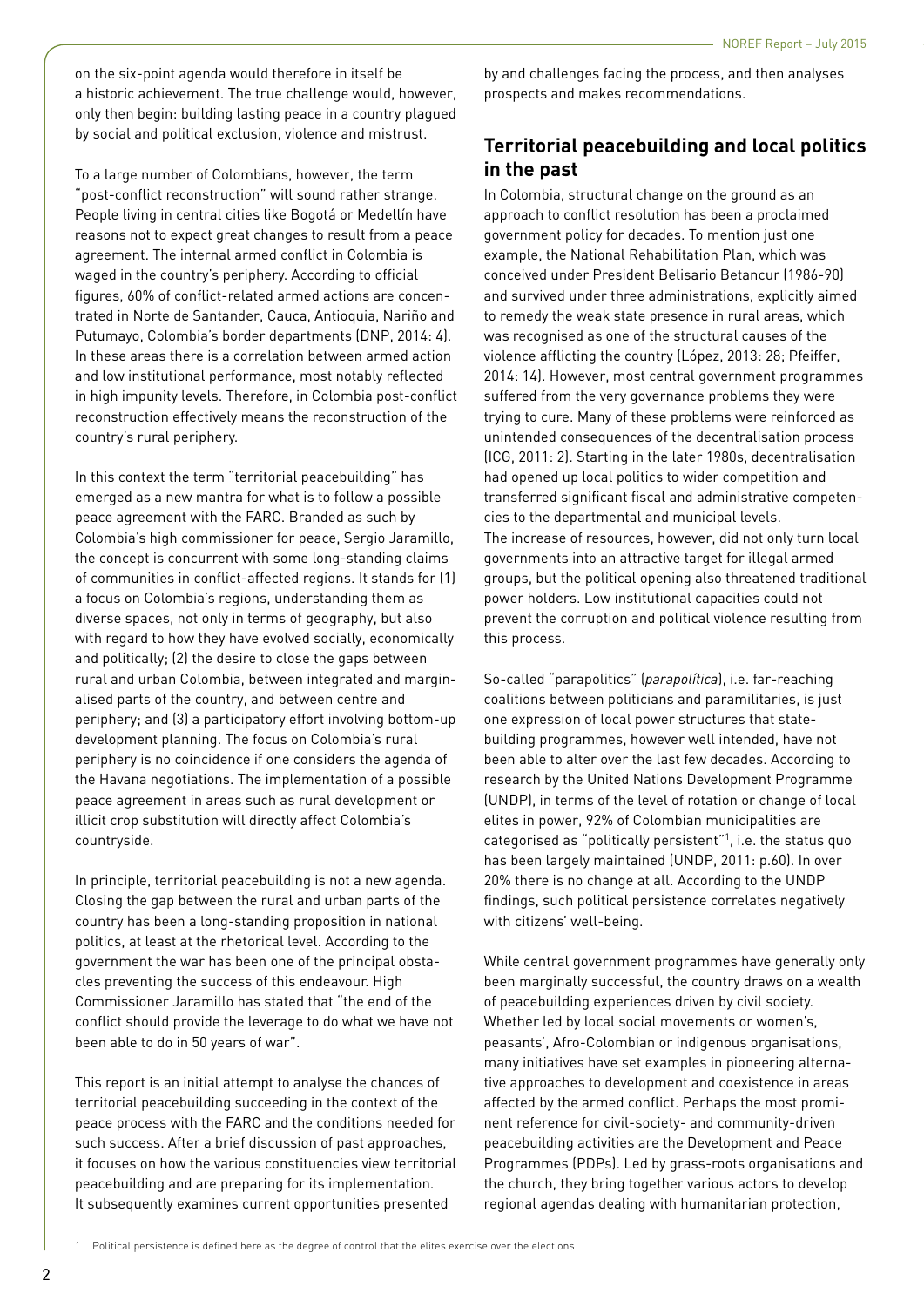economic development and the strengthening of democratic governance. The first PDP started in 1995 in the Magdalena Medio region. Currently 23 PDPs cover close to 50% of Colombia's municipalities. Since 2002 programmes have been connected in the Development and Peace Programmes Network (Redprodepaz). Some PDPs have managed to integrate a significant number of institutions, including private and public entities, at the local, national and international levels.

However, with notable exceptions, civil society initiatives have also found it difficult to effectively access and influence local politics – despite the fact that Colombian law makes provision for participatory mechanisms at the local level. In practice, however, many of these mechanisms have operated separately from more or less closed political systems, and have lacked the necessary power, authority, and legitimacy to alter local political cultures and policymaking. Dialogue and crisis management discussions between activists and local authorities have tended to be ad hoc and improvised, often requiring national government to intervene, as the examples of local conflicts in the Catatumbo and Cauca regions have shown. In cases where agendas were developed collectively or conflicts resolved through dialogue, lack of implementation has been a frequent pattern complained of by communities.

Today the government sees civil society's experiences as a foundation for starting "something new" (Jaramillo, 2014: 5), while also recognising the weaknesses of past governmental approaches. Having himself led the implementation of the Democratic Security Consolidation Programme<sup>2</sup> for years, High Commissioner Jaramillo today blames the lack of systematic involvement and strengthening of local actors: "the centralist model according to which public officials land like Martians among the communities to 'bring the state' has failed" (Jaramillo, 2014: 5). In contrast, he calls for a "new alliance" among central

government, subnational authorities and communities (Jaramillo, 2014: 5). For this purpose new institutions, notably "new spaces for participation, debate and peaceful democratic deliberations" (Jaramillo, 2013: 5), needed to be built, because reversing the effects of half a century of conflict could not be achieved "in the normal course of things" (Jaramillo, 2013: 4).

# **Progress in territorial peacebuilding**

The government's ambitions related to territorial peacebuilding are high – at least at the rhetorical level. While the new mantra has set in motion preparatory work, notably an outreach campaign, prospects have also been constrained by limited political leeway (whether real or perceived). With notable exceptions, subnational authorities have shown little proactivity so far. As for local civil society and social movements, the proposal has generally lent new force to

the long-standing demand to be heard when it comes to shaping transformations on the ground.

#### National government

In preparing for territorial peacebuilding, the government has displayed a somewhat ambivalent approach. Progress has been made on several levels. Firstly, its actions have reflected an understanding that the task of mobilising a broad mass in support of reforms could not be postponed any longer. Community participation during the first phase of negotiations had been mainly organised through regional forums (*mesas*) that gathered proposals from organisations and social movements on the various agenda points. The narrow victory of President Santos in the 2014 presidential polls had then rung alarm bells. In the cities many people are wary of the price that will have to be paid to end a conflict that hardly affects their lives. In conflict-affected areas the peace process has suffered from legitimacy problems due to the ongoing warfare and the lack of voice many communities feel they have had so far in the negotiations.

Against this background the Office of the High Commissioner for Peace has embarked on an outreach campaign. Travelling across the country, Jaramillo and his team have been drumming up support for the peace process and communicating the provisional framework agreements between the government and the FARC to communities, business leaders, social leaders, governors and mayors. Workshops with local stakeholders are being used to learn about their grievances and take stock of local realities, priorities and agendas.

Secondly, the government has taken the first steps to establish the legal and institutional architecture for territorial peacebuilding in the context of the implementation of a possible peace agreement. In February 2014 it created the Office of the Minister-Counsellor on Post-conflict, Human Rights and Security (Post-conflict Ministry), located in the presidency. Retired National Police director Oscar Naranjo, also a member of the government delegation in Havana, was initially appointed to lead the agency. Together with the high commissioner for peace, the Post-conflict Ministry is to develop and oversee post-conflict-related policies and programmes (Presidente de la República, 2015).

Coordination between central government agencies and the national and territorial levels is to be provided by the newly established Inter-institutional Post-conflict Council. Chaired by the president through the post-conflict minister, the council is staffed by representatives of the Ministry of the Interior, the Finance Ministry, the Defence Ministry, the National Planning Department, the Department for Social Prosperity and other relevant offices within the presidency (Congreso de Colombia, 2014, art. 123).

2 Launched by President Álvaro Uribe in 2007, the Democratic Security Consolidation Policy involves winning military control over territories, installing civilian governance and delivering public services.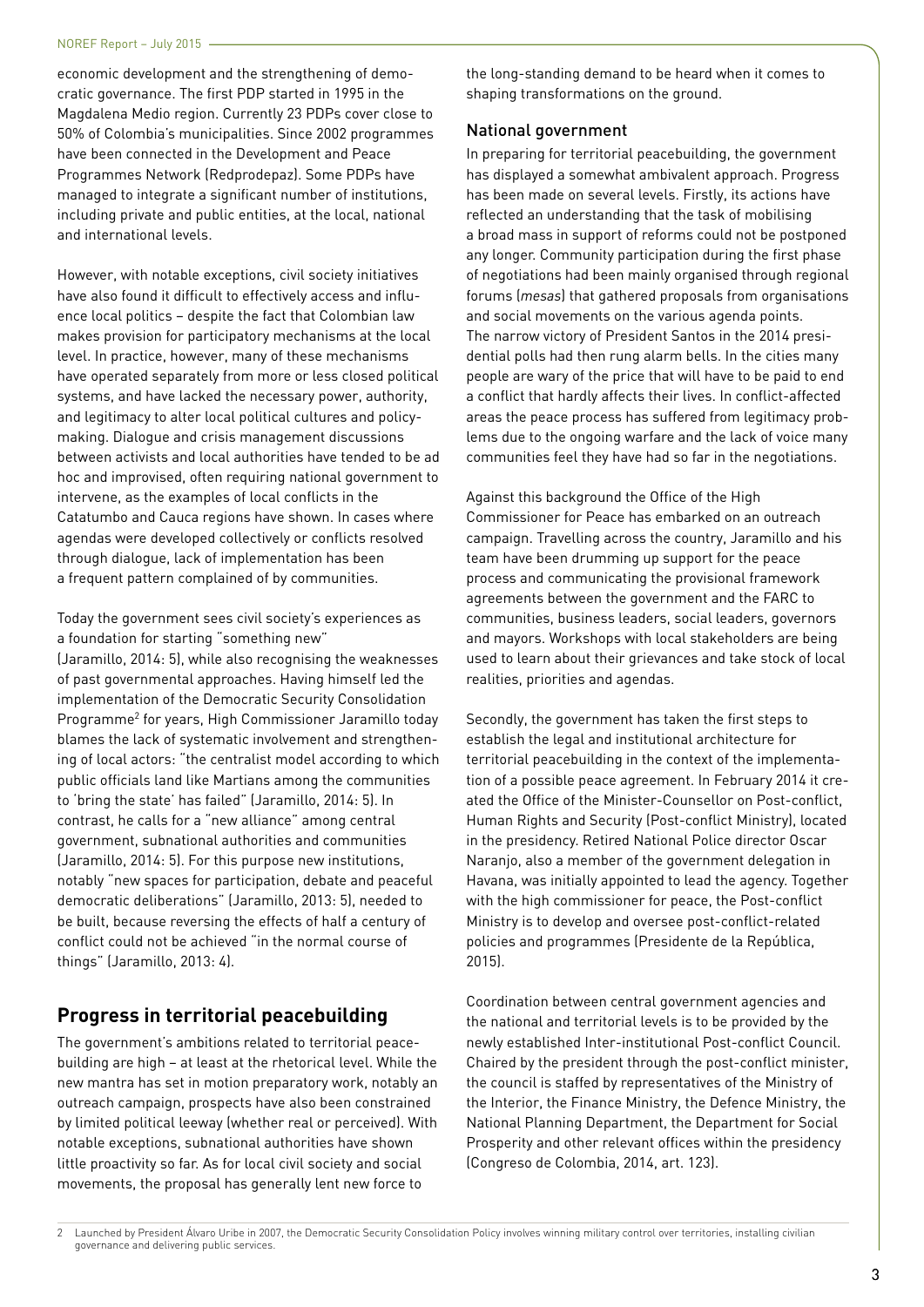Previously, and following the request of several civil society organisations, President Santos had convened the National Peace Council. Formally established under President Ernesto Samper in 1998 (Law 434), this institution comprises representatives from the executive, legislative and judicial branches of government; state oversight institutions; and civil society groups representing a broad range of sectors. It advises the government on its peace policy. Related councils at the departmental and municipal levels are to be convened by the respective local authorities. On paper, the councils seem to be ideally designed and situated to become the kind of spaces for dialogue, agenda building and conflict management necessary to accompany territorial peacebuilding at the various administrative levels. In the past, however, they have either been not convened or under-utilised by the various presidential administrations. Whether the National Peace Council will play a central role in a new peace infrastructure is uncertain. The proposed new National Development Plan (2014-2018) calls for the strengthening of departmental and municipal councils. Sergio Jaramillo's Office says it is currently looking at ways to redesign the model to make it more effective.

Thirdly, staff at the Post-conflict Ministry and the High Commissioner for Peace's Office are busy with diagnostics, research and initial planning for territorial peacebuilding. International experiences of participatory planning and decision-making processes such those of Brazil and India are being studied; "rapid-response plans" are in the making; and, supported by international organisations such as the UN and national think tanks, data are collected facilitate prioritization of municipalities once implementation kicks off. According to a UN-produced "Territorial Peacebuilding Index", 125 (out of 1,123) municipalities fall into the category of high and medium-to-high priority (Oficina del Coordinador Residente, 2014). A study produced by the Peace and Reconciliation Foundation singles out 281 municipalities for priority post-conflict action. Of them, 87 are rated as extremely vulnerable to relapse into violence (Fundación Paz y Reconciliación, 2015: 61).

While making progress on these levels, the government has seemingly felt constrained by several factors. The fact that there is political opposition to the peace talks has prevented it from moving forward too quickly and boldly, thereby entering troubled waters without counting on the legitimacy of a broadly ratified agreement. In addition, the rules created for the negotiations with the FARC state that nothing is agreed until everything is agreed (Colombia & FARC-EP, 2012: VI.10). The government would therefore not only run into problems with the FARC if it created too many facts on the ground in terms of implementation, but might also lose leverage vis-à-vis the guerrilla movement. Finally, the FARC will insist on some degree of shared responsibility in overseeing the implementation of a peace agreement. Any institutional post-conflict infrastructure that is created before a deal is reached can therefore only be of a provisional nature.

While these circumstances surely require cautious navigation, the government's approach to preparing for territorial peacebuilding has also been interpreted as lacking in political courage as well as in cohesion behind the proposition. Clearly, a number of vital questions regarding responsibilities, implementation structures and processes, and the contents of the proposed reforms have remained open and unanswered. Beyond the high commissioner for peace, high-level government officials are hardly seen marketing the territorial peace-building concept. And, the resignation of post-conflict minister Naranjo only four month after taking office is attributed to the fact that beyond auguring a big and important mission his agency did not become operational for lack of budget and staff.

The National Development Plan 2014-2018 that the government submitted to Congress for discussion and ratification has also been a reflection of this ambivalence (DNP, 2014). Ambitious in terms of its goals as laid out in a framework document, it hardly provides for the kind of transformation that the government has called for in terms of investment decisions. Notably, the plan was drafted based on consultations carried out at the departmental level, a process that contrasts with previous exercises.

#### Regional agendas

On the ground – and particularly in conflict-affected zones – the territorial peacebuilding discourse echoes a longstanding call for inclusion and has unleashed local agendabuilding exercises in a number of regions. In a context of little guidance from national government, the territorial peace concept has lent itself to becoming a projection surface for local actors and rather unconnected efforts. As for the authorities, their level of proactivity tends to be influenced by their ambitions to shape developments beyond the upcoming subnational elections in October 2015, which prevent sitting office holders from standing for re-election. In general, rather than collective action, the territorial peacebuilding agenda seems to have triggered an impulse to position the respective departments for post-conflict resource allocation.

Under the slogan "Let's Prepare for Peace" ("*preparémosnos para la paz*"), the Antioquia governor's office has been putting together a development plan with a peacebuilding focus. Ranging from reintegration and reconciliation activities to economic development, the plan establishes investment parameters for the post-conflict period. This agenda-building exercise is currently being replicated in some pilot municipalities. While efforts in Antioquia have been led by the governor's office, the "Regional Agenda for Peace" in Nariño ("*agenda regional de paz*") has emerged from an alliance among the departmental government, UNDP, the church and the departmental development agency ADEL, which is itself a collective body. The draft agenda is now going through a formal consultation process. In Cauca, several initiatives have reportedly emerged at the municipal level, supported by the departmental government. Cauca is the only department that has formally constituted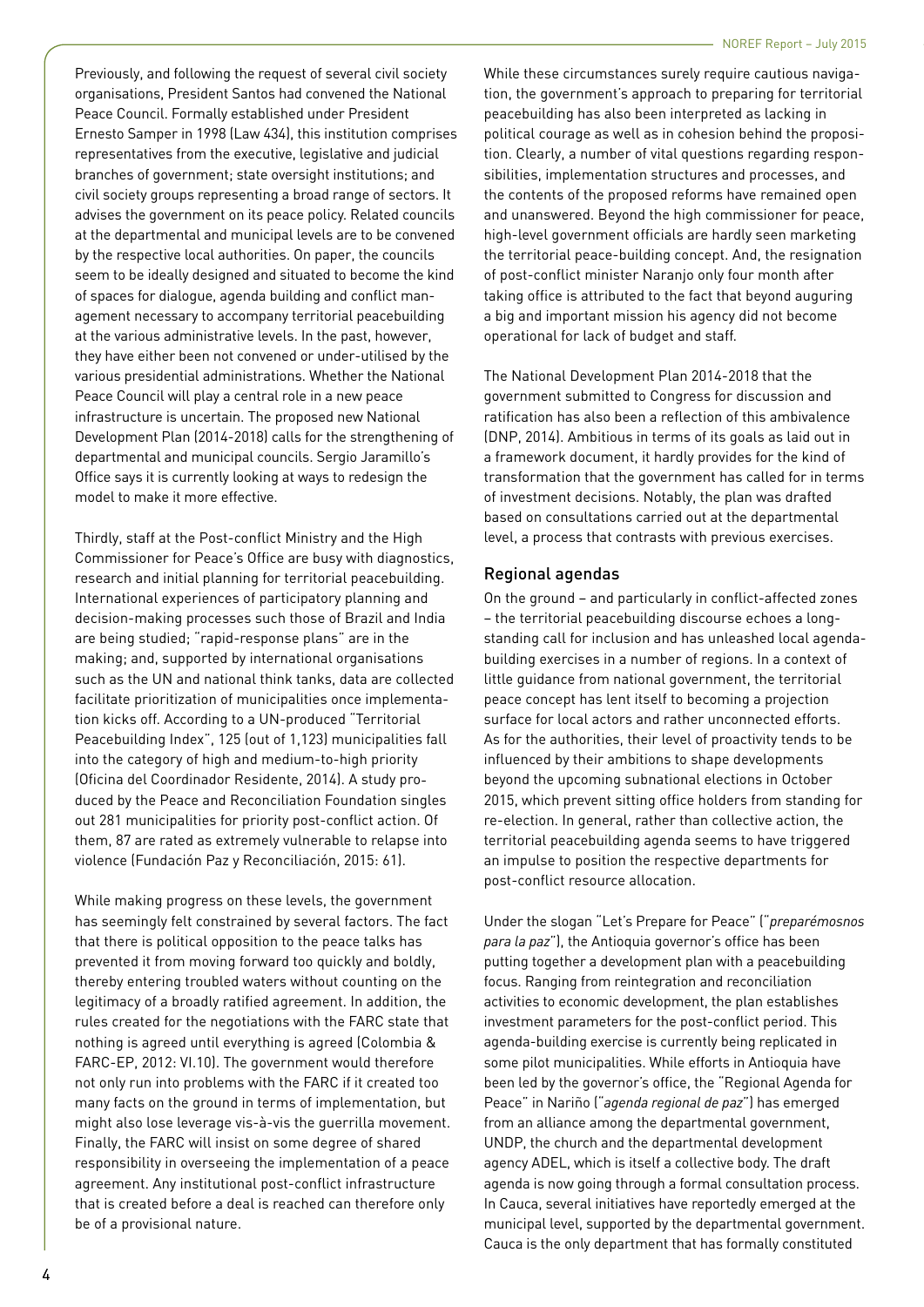a Departmental Peace Council beyond several Municipal Peace Councils.

After many activists in the regions had resented the idea of the FARC and the government negotiating on the fate of these regions behind closed doors, the territorial peace discourse has been a breath of fresh air for existing peace initiatives and has mobilised new efforts and expectations. Across the country, civil society organisations and networks, social movements, and grass-roots organisations have initiated awareness-raising and agenda-building exercises. As one example, Redprodepaz and three partners organised a total of 12 regional gatherings, most of them in remote conflict-affected areas, designed to familiarise people with the peace process and identify local grievances and peace agendas ("*agendas territoriales de paz*"). All these gatherings were attended by either High Commissioner Jaramillo himself or one of his advisers.

# **Opportunities**

In the wider context, at least six factors could help territorial peacebuilding to thrive after a peace deal with the FARC is reached:

- 1. *Momentum*. The prospect of ending five decades of bloodshed through a political settlement not only attracts almost unanimous international support, but should generate an internal momentum to sustain territorial peace reform efforts. Despite the risks related to popular ratification of the accords, the fact that both conflict parties have committed to letting the Colombian people decide on a final deal should bolster the authority and legitimacy of resulting reforms. In this sense, the upcoming October elections constitute an important opportunity to broaden the constituency for territorial peacebuilding and align future subnational authorities.
- 2. *Leveraging experience*. As mentioned above, local and regional peacebuilding work does not start from scratch. Whether they are termed development and peace programmes, peace communities, humanitarian zones or territories of non-violence, the experiences of hundreds of diverse initiatives can be leveraged for the various post-conflict processes. They have empowered groups to know and defend their rights and articulate themselves vis-à-vis policymakers. Locals have learnt to negotiate with armed actors to defend their neutral ground and demand humanitarian relief. Some have managed to open up political systems by claiming and exercising participation, while others have pursued and created new development opportunities for their territories. The social leadership that has emerged from these experiences, together with the methods and tools that have been developed, all constitute assets for territorial peacebuilding.
- 3. *Reducing conflict related violence*. A potential bilateral ceasefire, the laying down of weapons and the gradual

demobilisation of the guerrillas should reduce one source of violence in regions where the FARC is present. This should bring humanitarian relief on the ground by reducing civilian casualties, forced recruitment, confinement and displacement. A peace agreement would in principle also eliminate – at least nominally – violence as a primary way of enforcing political or economic interests. This could empower democratic political spaces as arenas for contesting reforms. Finally, ending the armed conflict with FARC should also help to disentangle the mix of military – in the sense of counter-insurgency - and civilian agendas that has undermined the success of previous state efforts such as the Consolidation Programme in areas under guerrilla influence.

- 4. *The peace agenda as catalyser.* Another opportunity lies in the contents of a potential deal between the government and the FARC. The provisional framework agreements in the areas of rural development, political participation and a solution to the drug problem should, if implemented, help to address the structural problems that have marginalised Colombia's periphery. Endowed with the authority of a national peace agreement, the deal could become a catalyst for additional, locally driven transformative processes. If complemented by a comprehensive, coherent, and implementable transitional justice and reintegration package, the peace agreement could indeed become the foundation for peacebuilding and reconciliation in the regions.
- 6. *The FARC's interests*. One of the actors with a powerful interest in ensuring that the peace agreement does not just remain on paper will be the FARC. The guerrilla movement's legacy will depend on whether the armed struggle has effectively brought about the transformations that the organisation has claimed it is fighting for. To achieve this the guerrillas will insist on some sort of shared control over the implementation of the agreement. The FARC's prospects for political power are limited, given its likely marginal electoral success post-demobilisation, while the October polls are too close for the guerrillas to compete in them. The FARC will therefore likely demand implementation guarantees at the Havana table. Such guarantees, whether they consist of a solid monitoring formula with international participation or other mechanisms, should help to escort local changes.
- 7. *Destigmatisation*. The FARC's possible transition into a civilian actor could also have a positive impact on the political landscape. Having been an easy prey for stigmatisation for a presumed closeness to the guerrilla movement, left-leaning social movements should find themselves with more political space to act. In areas where the other major guerrilla movement, the National Liberation Army (ELN), is present, this would depend on whether it follows the FARC's path into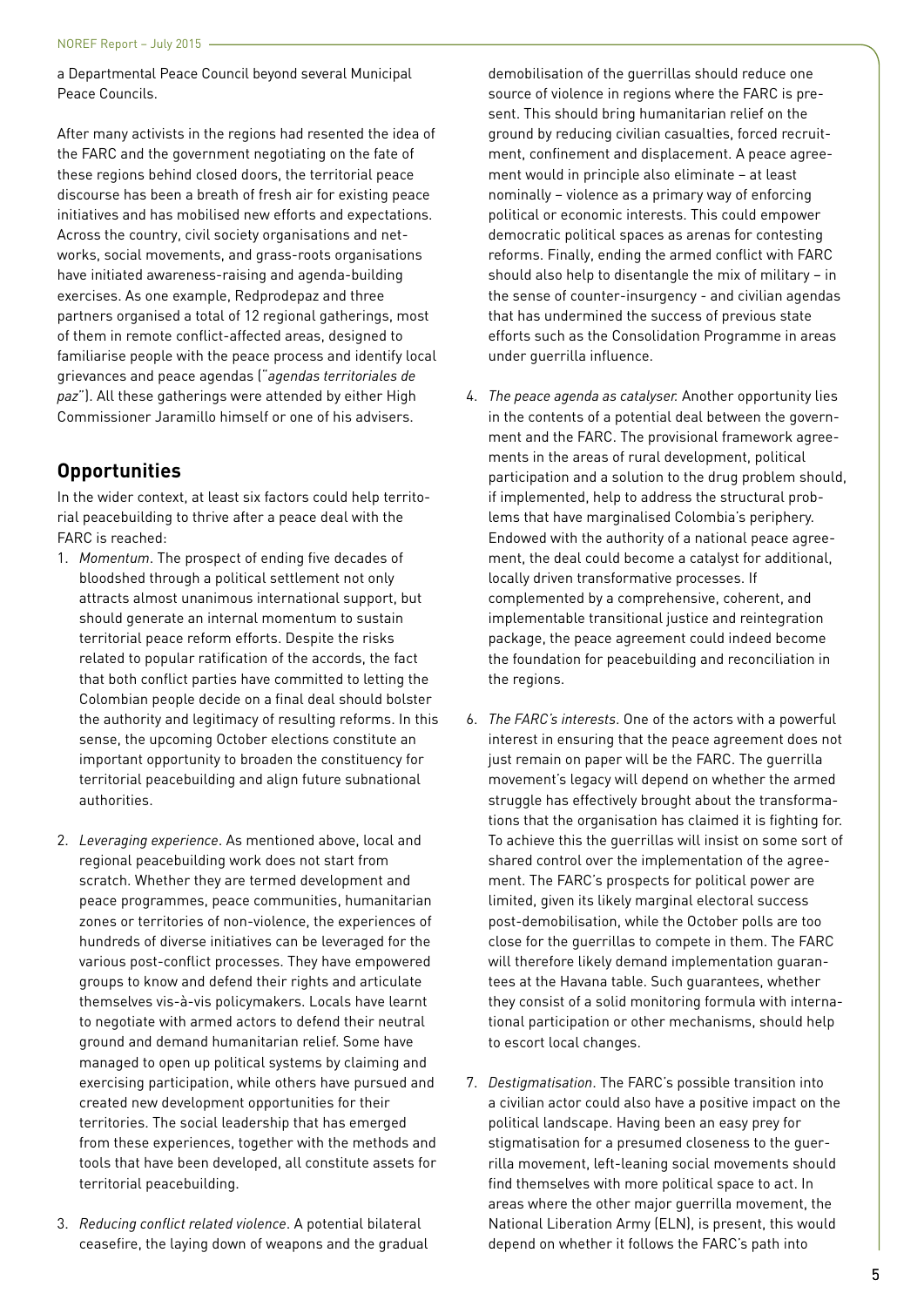civilian life. The provisions in the agreement on political participation should also ease the movements' entrance into politics. A possible redistribution of political power at the local level could then help to remove some of the stumbling blocks that have impeded transformation in the past.

### **Challenges and recommendations**

Will these factors suffice to achieve what could not be done thus far? A number of hurdles need to be overcome.

1. Territorial peacebuilding will need to occur in areas where mistrust between communities and state authorities is deep-seated. Particularly in the country's abandoned periphery, communities have suffered the consequences of a state presence that has been at best intermittent, at worst an accomplice of illegal armed groups. In many areas state presence has been primarily embodied by the security forces. The fact that these forces have often undertaken civilian tasks beyond the fighting has placed communities in the cross-fire. Lack of trust between local populations and the military has also been compounded by human rights violations.

In many regions communities have grown accustomed to attending workshops and gatherings constituted by national or subnational government representatives only to see the implementation of their input frustrated by inaction, corruption or lack of political will. Beyond that, mistrust has been nurtured by national economic policies – e.g. in the areas of the extractive industries or agro-industrial development – that communities denounce as having been pursued without proper consultation or against their will, resulting in conflicts over land use and environmental damage. As a consequence, the governmental discourse on territorial peacebuilding has not only raised expectations, but has also been met by a great deal of skepticism and cynicism on the ground.

### Recommendations

- In this context, territorial peacebuilding will need to become a confidence-building exercise. On the one hand, this will require the government to carefully manage expectations. On the other, the government will need to sequence and prioritise the implementation of the potential peace accord so that it produces tangible results for the populations in conflict-affected areas. The announcement by the government and the FARC to embark on a joint demining effort is an important step because it demonstrates both parties' interest in improving communities' conditions.
- Local ownership will further depend on whether communities feel they have a say in shaping the development of their regions and whether they perceive coherence and transparency in government discourse and policies. In this context, the government's decision

to put effective participation mechanisms in place that reflect and respond to the diversity of local conditions is appropriate. In fact, the provisional framework agreements between the government and the FARC provide for a number of new participatory bodies. The focus will, however, also need to be placed on understanding why previous institutional arrangements have not worked, how to build capacities and establish effective incentive structures to overcome past shortcomings and how to leverage existing institutional capital. Beyond being driven by committed political and social leaders, territorial peacebuilding will only succeed over time if it is sustained by an institutional architecture that matches existing capacities, effectively connects efforts on different levels and is based on the necessary mandate and authority to operate.

2. While the FARC is an important source of violence in the country, it is by far not the only one. Other illegal armed groups abound, partly related to the imperfect demobilisation of the right-wing paramilitaries. Particularly in regions with flourishing illicit economies, the presence of these groups could undermine the implementation of reforms and threaten the consolidation of a peaceful order. If attempts to open negotiations with the ELN continue to fail and there is no ceasefire, the ELN could join other groups in filling the space left by an eventual FARC demobilisation, together with FARC groups who do not obey an order to demobilise.

Some illegal armed groups will likely enforce other, broader interests that will find themselves threatened by a possible peace accord. The rising numbers of murders of and threats against human rights and land restitution activists since the start of the negotiations with the FARC are tragic proof of the continuing political violence and the lack of state capacity to provide effective protection. The open or tacit opposition to the peace talks of some powerful economic and/or political regional actors casts a long shadow over the prospects for territorial peacebuilding.

### Recommendation

- In this context it is vital to increase efforts to prevent and categorically sanction political violence. Providing for effective security will require adjustments to the nature and functions of the security forces and the strengthening of governance, notably judicial institutions. None of this is likely to be achieved in the short term. While working towards these goals and in order not to further undermine confidence, government and international action will be needed to immediately increase protection efforts and guarantee effective humanitarian assistance, focusing particularly on the most vulnerable regions and groups.
- 3. The opposition to the talks and to a reform agenda that is likely to emanate from them is also a reminder of the fact that contrary to what the official discourse some-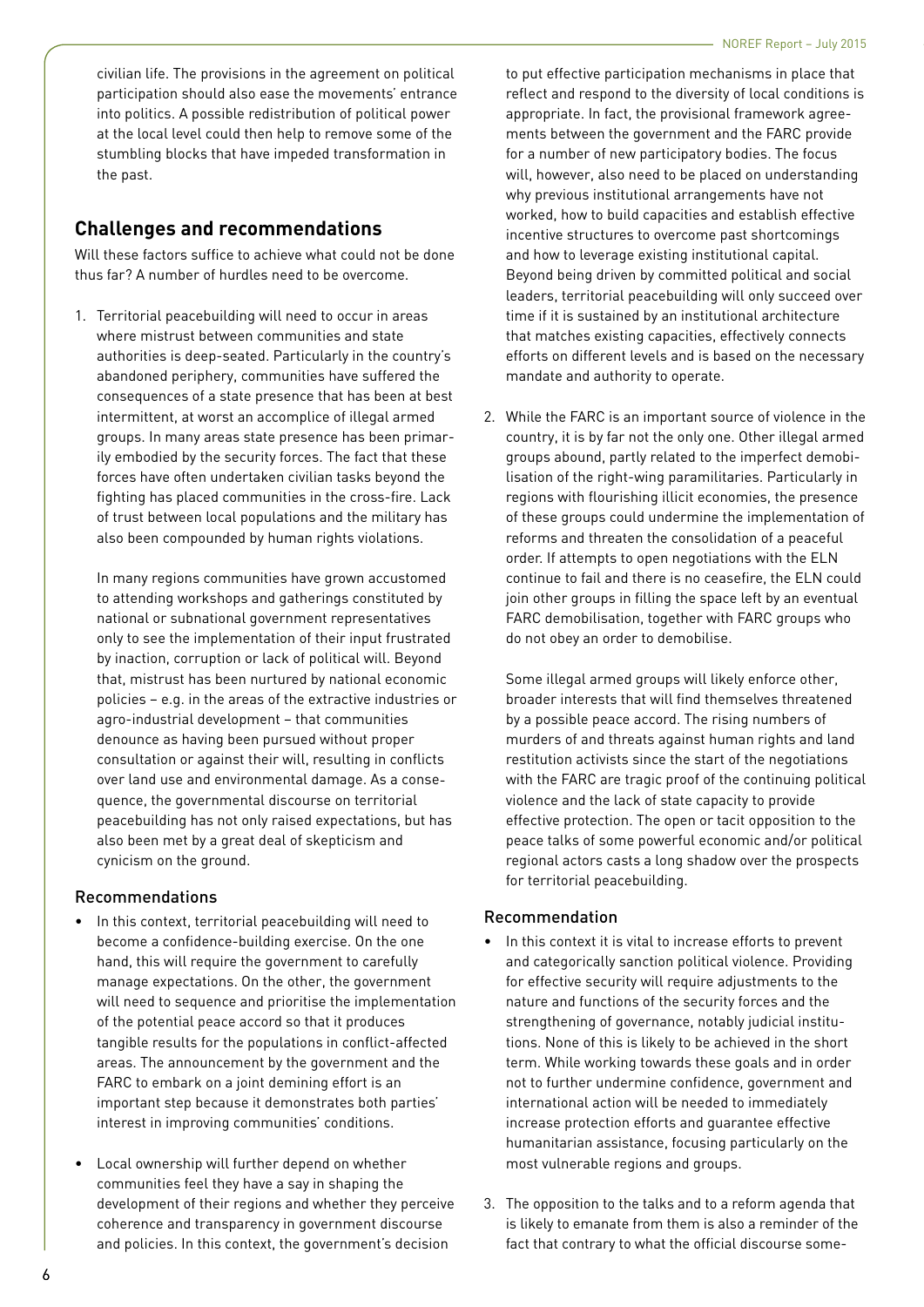times suggests, territorial peacebuilding is bound to be conflictive. To be successful it will need to entail a redistribution of resources and power. In this sense the upcoming elections represent both an opportunity and a major risk as future local authorities will play a vital role in making or breaking the post-conflict. News of party headquarters in Bogotá ready to endorse local candidates linked to politicians with suspected or proven ties to armed actors do not bode well for the prospect of change on the ground. Breaking up the "political persistence" at the local level that has impeded transformation in the past is, however, not going to be easy – if possible at all – given what is at stake. President Santos is not exempt from accusations of having built his political power on clientelistic relations with local politicians. Whether he will give priority to clean records rather than loyalty in the context of the upcoming election campaign is at least questionable in light of his need to contain the influence that his main opponent, Álvaro Uribe, still enjoys in many regions.

#### Recommendations

- Preparing the ground for territorial peacebuilding therefore implies building up the broadest possible constituency for reform, a task that cannot be left exclusively to the Office of the High Commissioner for Peace or civil society networks. Local authorities need to be aligned, private sector representatives be convinced and opposition politicians come on board. In this context the creation of a National Peace Advisory Commission in March 2015 consisting of influential individuals of different political colours, some of whom are outspoken critics of the peace process, is a positive step. But also on the ground regional agendas will only be able to survive the renewal of subnational authorities if they are based on the support of a broad range of sectors. Territorial peacebuilding will require strong social and political leadership in the regions to lobby for reform, facilitate dialogue and mediate conflicts.
- Given the pressure of the upcoming October elections, working towards a pact for a fair and clean competition, on the one hand, and an informed and free vote, on the other, constitutes a higher priority than ever. Efforts will need to range from voter education to strictly enforcing campaign finance rules and acting against electoral crimes. Comprehensive monitoring will be key.
- In the long run the success of territorial peacebuilding will depend on the determination and capacity of key actors to proceed against inefficiencies, corruption, clientelism and impunity in local politics.
- 4. Finally, the government seems to be carefully avoiding one key topic: how to finance territorial peacebuilding. While different entities, among them the Congressional Peace Commission and the economic think tank Fedesarrollo, have been generating estimates of possible costs, the government has been largely silent

as to where the money will come from. There are good reasons for not putting an exact figure on the potential costs of the post-conflict period as long as the peace accord is still in the making. Yet the government seems to be avoiding the discussion for fear of scaring off a sector whose purse it will likely need to dip into.

#### Recommendation

• Because it is among the fastest growing countries in Latin America, Colombia cannot expect the international community to pour financial resources into post-conflict arrangements. In light of this the government will need to open a discussion on tax reforms, suggest ways to stop tax evasion, question its exemption policy, etc. – all delicate topics when dealing with a constituency that is largely unenthusiastic about the peace process.

### **Conclusion**

As the government and the FARC move closer to a political settlement, they not only have the historic opportunity to end half a century of armed conflict and bloodshed. A peace deal could also open the way to attending to a long-standing demand of communities in conflict-affected regions that is also an imperative for building lasting peace: investment in Colombia's abandoned periphery based on each region's needs and in cooperation with local actors. Compared to past approaches, this time territorial peacebuilding could benefit from a number of favourable conditions. A peace deal will likely unleash a momentum for reform; its contents have the potential to leverage transformations in Colombia's countryside; and its signatories, notably the FARC, will have a strong interest in establishing the necessary mechanisms to guarantee enforcement. New political space for social movements could alter entrenched local power relations and bring to bear the competencies acquired during decades of civilsociety-driven peacebuilding in conflict-affected regions. Simultaneously, however, the widespread skepticism vis-à-vis the official territorial peacebuilding mantra is not unfounded. Communities have reason to believe that a peace agreement will not stop the violence, because other illegal armed groups will fill the space left by the FARC's demobilisation, while regional power groups will fiercely contest reforms. If the government wants to see its ambitions become reality, territorial peacebuilding efforts will in the short run need to produce tangible results for communities in conflict-affected regions both in terms of security and development opportunities. Success in the long run is linked to the possibility of altering local power structures. Intelligent institutional arrangements that open up political decision-making and effectively connect local and national processes are as instrumental in this context as the systematic sanctioning of corrupt behaviour. The October regional elections will do nothing less than lay some important foundations for territorial peacebuilding. Only a few months remain to build up the broadest possible constituency for peace and reform in Colombia.